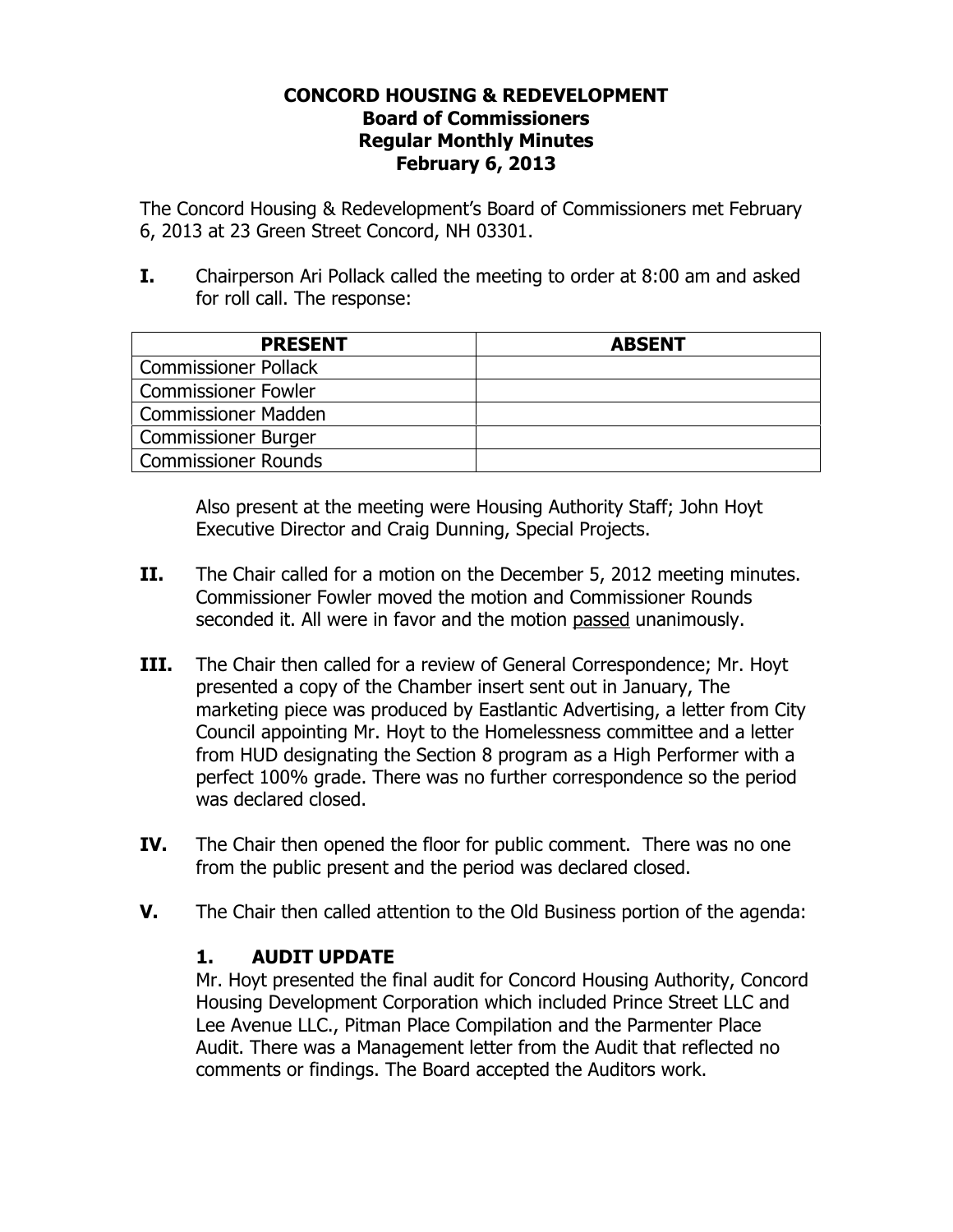## 2. Green Physical Needs Assessment (GPNA)

Mr. Hoyt reported that Craig Dunning had started to accumulate background information for use in completing the Assessment. Mr. Dunning discussed the process, how he was accumulating the data and finally how it would be used with the HUD Access Tool going forward. After some discussions the Board was happy with the progress and the direction of the project.

There was no other Old Business to be discussed and the period was declared closed.

- VI. The Chair then called attention to the New Business portion of the agenda:
	- 1. Resolution #1293 RESOLUTION AUTHORIZING THE EXECUTIVE DIRECTOR TO ENTER INTO A CONTRACT WITH PINE STATE ELEVATOR COMPANY TO UPGRADE AND REPLACE DOOR EQUIPMENT ON THE "PINK" ELEVATOR AT THE KENNEDY BUILDING IN THE AMOUNT OF \$11,128. After a review of the proposed work and discussion with Mr. Dunning, Commissioner Fowler moved the resolution and Commissioner Rounds seconded\$; All were in favor and the motion passed unanimously.

## 2. Section 8 Funding

Mr. Hoyt provided information on the potential shortfall anticipated in the Section 8 program. He explained that the average cost of a HAP payment has been increasing faster than the appropriation from Washington creating monthly shortages. Mr. Hoyt anticipates an underfunding approaching \$49,000 by end of September 2013. He explained that there was \$90,000 in NRA available for the shortfall but he believed that the NRA would be exhausted early into 2014. Once the NRA had been exhausted and assuming no increase in the Federal budget the Housing Authority would be forced with removing people from the program unless other funds were found. Chairman Pollack suggested using COCC available funds if needed in the future, to cover any shortfall. He wants to ensure that all available Vouchers are used to help as many people as possible. The Board discusses and agreed with the Chair and asked the ED to keep the Board up to date on the funding.

There was no other New Business to be discussed and the period was declared closed.

Commissioner Pollack asked for a motion to adjourn. Commissioner Madden moved the motion and Commissioner Rounds seconded the meeting be